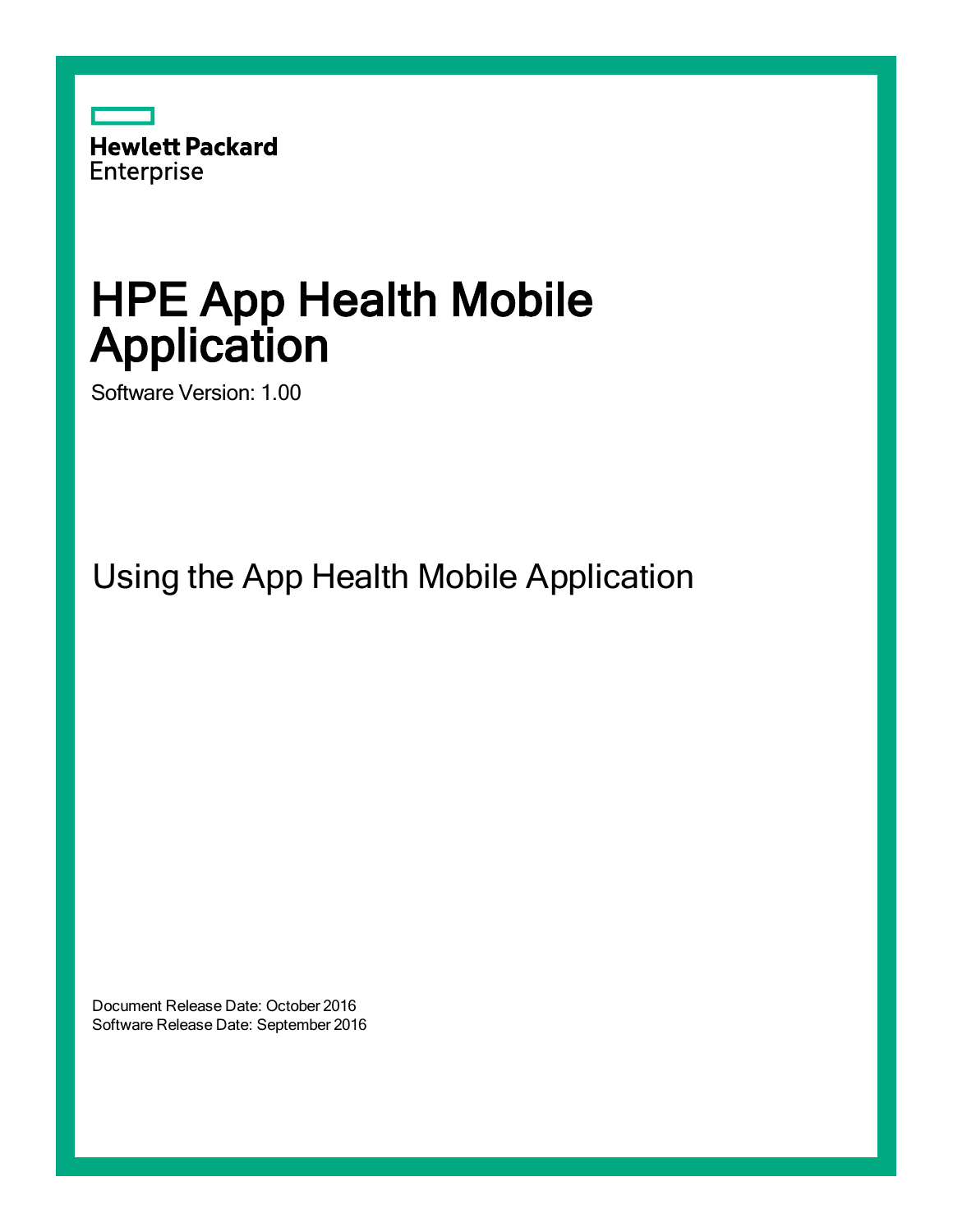### Legal Notices

#### **Warranty**

The only warranties for Hewlett Packard Enterprise products and services are set forth in the express warranty statements accompanying such products and services. Nothing herein should be construed as constituting an additional warranty. HPE shall not be liable for technical or editorial errors or omissions contained herein.

The information contained herein is subject to change without notice.

### Restricted Rights Legend

Confidential computer software. Valid license from HPE required for possession, use or copying. Consistent with FAR 12.211 and 12.212, Commercial Computer Software, Computer Software Documentation, and Technical Data for Commercial Items are licensed to the U.S. Government under vendor's standard commercial license.

### Copyright Notice

© Copyright 2016 Hewlett Packard Enterprise Development LP

### Trademark Notices

Adobe® is a trademark of Adobe Systems Incorporated.

Microsoft® and Windows® are U.S. registered trademarks of Microsoft Corporation.

UNIX® is a registered trademark of The Open Group.

### Documentation Updates

The title page of this document contains the following identifying information:

- Software Version number, which indicates the software version.
- Document Release Date, which changes each time the document is updated.
- Software Release Date, which indicates the release date of this version of the software.

To check for recent updates or to verify that you are using the most recent edition of a document, go to: https://softwaresupport.hpe.com/group/softwaresupport/search-result?keyword=.

This site requires an HPE Passport account. If you do not have one, click the **Create an account** button on the HPE Passport Sign in page.

### Support

Visit the HPE Software Support website at: **https://softwaresupport.hpe.com**

This website provides contact information and details about the products, services, and support that HPE Software offers.

HPE Software Support provides customer self-solve capabilities. It provides a fast and efficient way to access interactive technical support tools needed to manage your business. As a valued support customer, you can benefit by using the support website to:

- Search for knowledge documents of interest
- Submit and track support cases and enhancement requests
- Download software patches
- Manage support contracts
- Look up HPE support contacts
- Review information about available services
- Enter into discussions with other software customers
- Research and register for software training

Most of the support areas require that you register as an HPE Passport user and sign in. Many also require a support contract. To register for an HPE Passport ID, go to **https://softwaresupport.hpe.com** and click **Register**.

To find more information about access levels, go to:

**https://softwaresupport.hpe.com/web/softwaresupport/access-levels**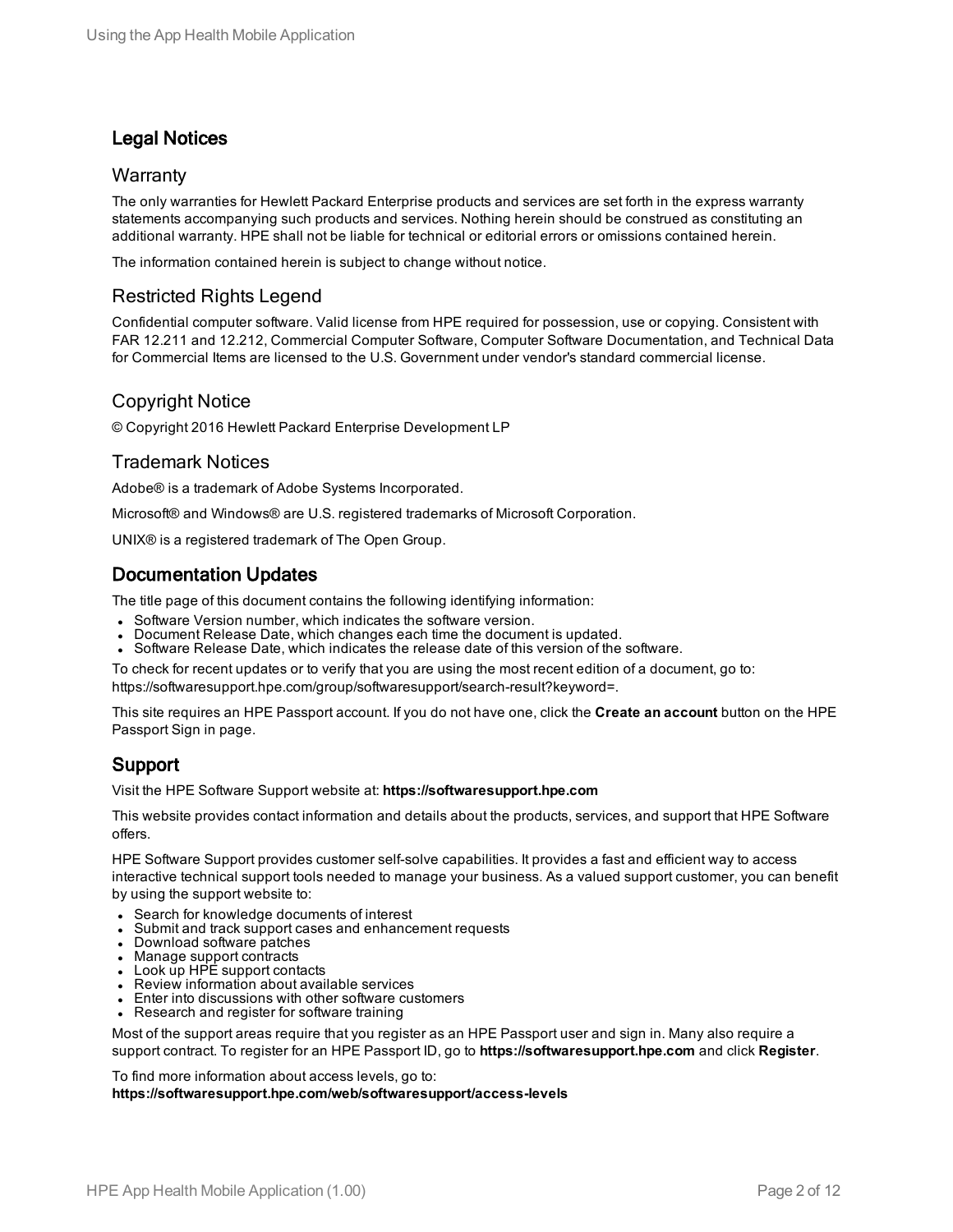### HPE Software Integrations and Solutions

Visit the Integrations and Solutions Catalog at **https://softwaresupport.hpe.com/km/KM01702731** to explore how the products in the HPE Software catalog work together, exchange information, and solve business needs.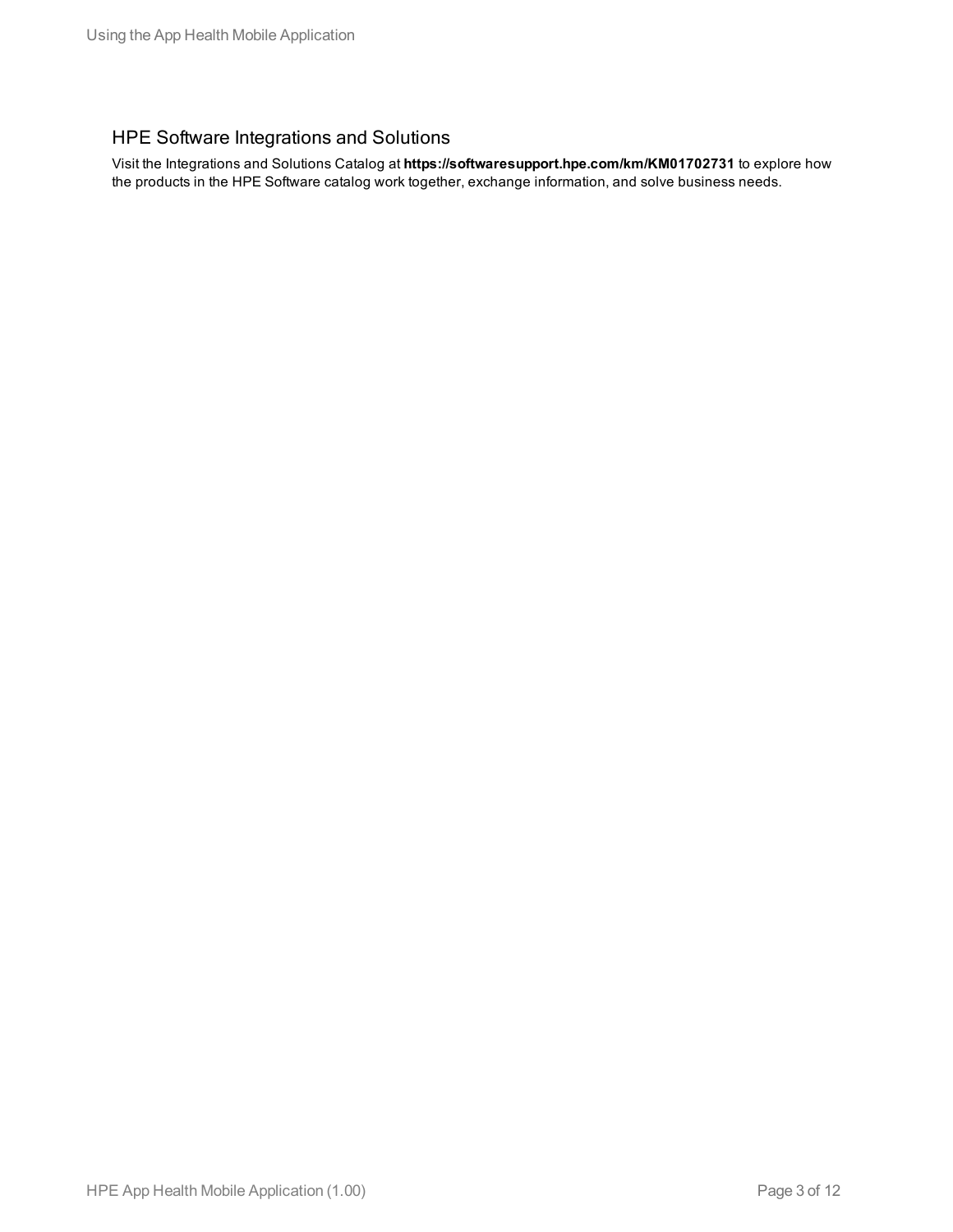## **Contents**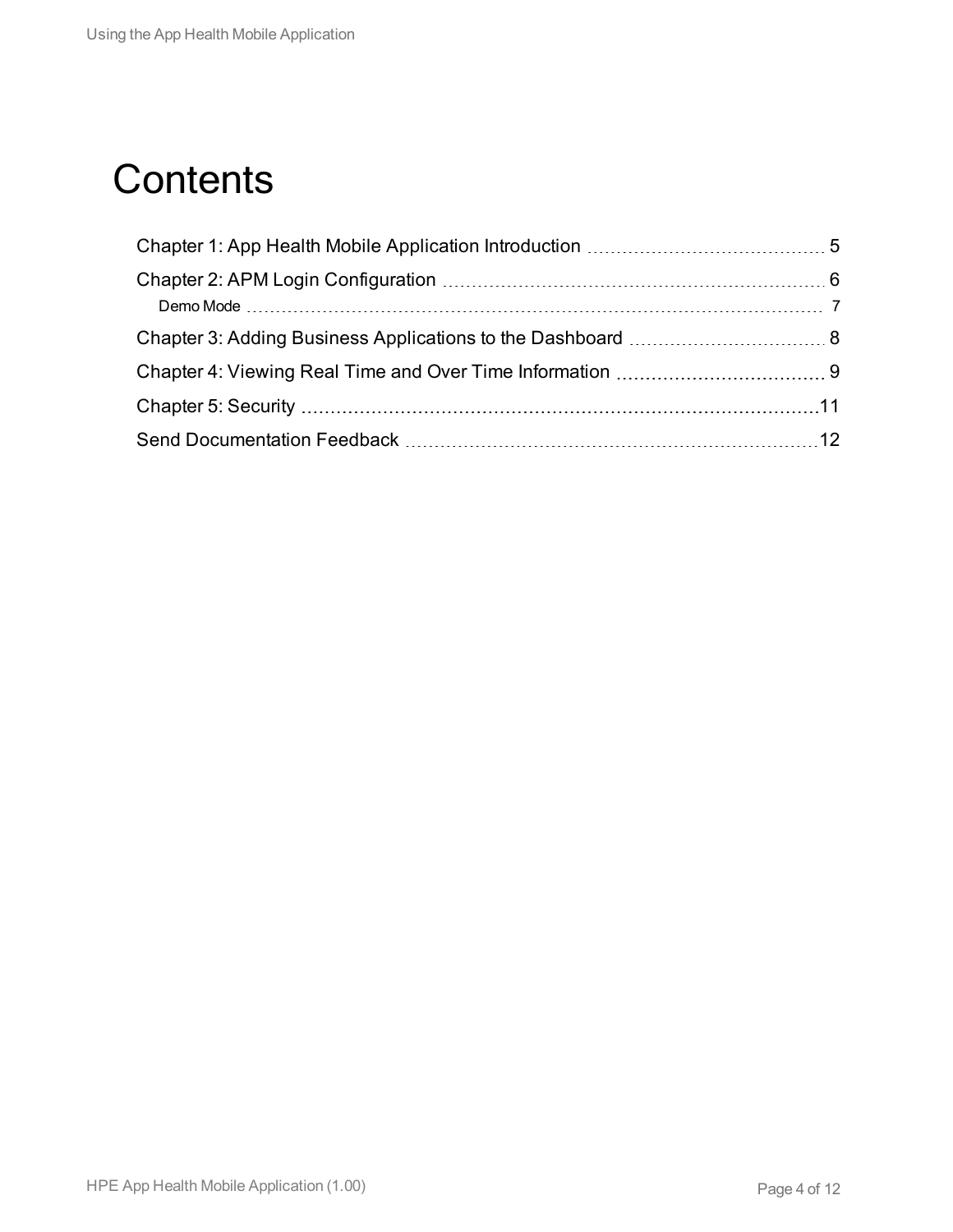# <span id="page-4-0"></span>Chapter 1: App Health Mobile Application Introduction

The App Health mobile application enables you to monitor the status of your business applications. The App Health mobile application retrieves your business applications information from HPE's Application Performance Management. You select which of your business applications to monitor.

The business applications you select appear in your Dashboard with their status and the date and time the status was last updated. By default, the Dashboard displays the top worst 100 applications ordered by status. This information is automatically updated every 10 minutes and the list is reordered. You can add, reorder, or remove applications from the list. If you change the application list, your business applications will not be automatically reordered according to top worst applications unless you manually reset the automatic update option.



You can view the BPM and RUM average performance, average availability, total failures, and volume status/count of your business applications for a selected period of time (day, week, month). On the same page, you can view a graph that displays the performance and availability over time.

You can further investigate your business application status by viewing the current KPIs status.

**Note:** Working with any application using HTTP protocol is unsafe and may cause a severe security breach. APM Mobile App was tested and supports HTTPS connectivity. For your data safety, HPE recommends working in HTTPS mode.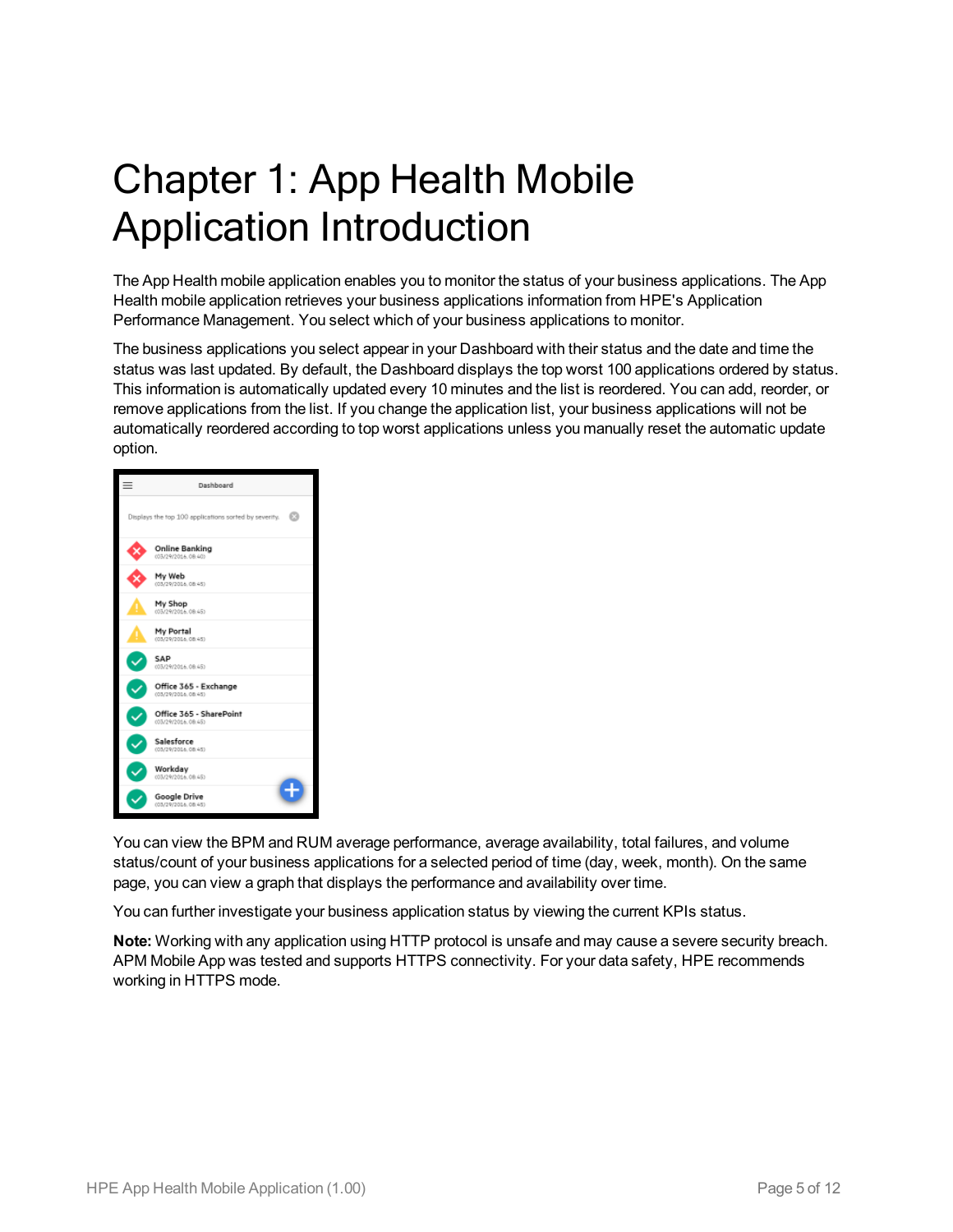# <span id="page-5-0"></span>Chapter 2: APM Login Configuration

In order to monitor your business applications, you first need to connect to APM.

**Note:** You can run a demo version of the App Health mobile application to understand its capabilities before you connect it to your APM. See ["Demo](#page-6-0) Mode" on the next page.

1. Open the APM Login Configuration screen.



- 2. Enter the following information:
	- APM URL (for example: https://apm.com)
	- APM user name
	- APM password
- 3. Tap **Test Connection** to test your connection.
- 4. Tap **Save**.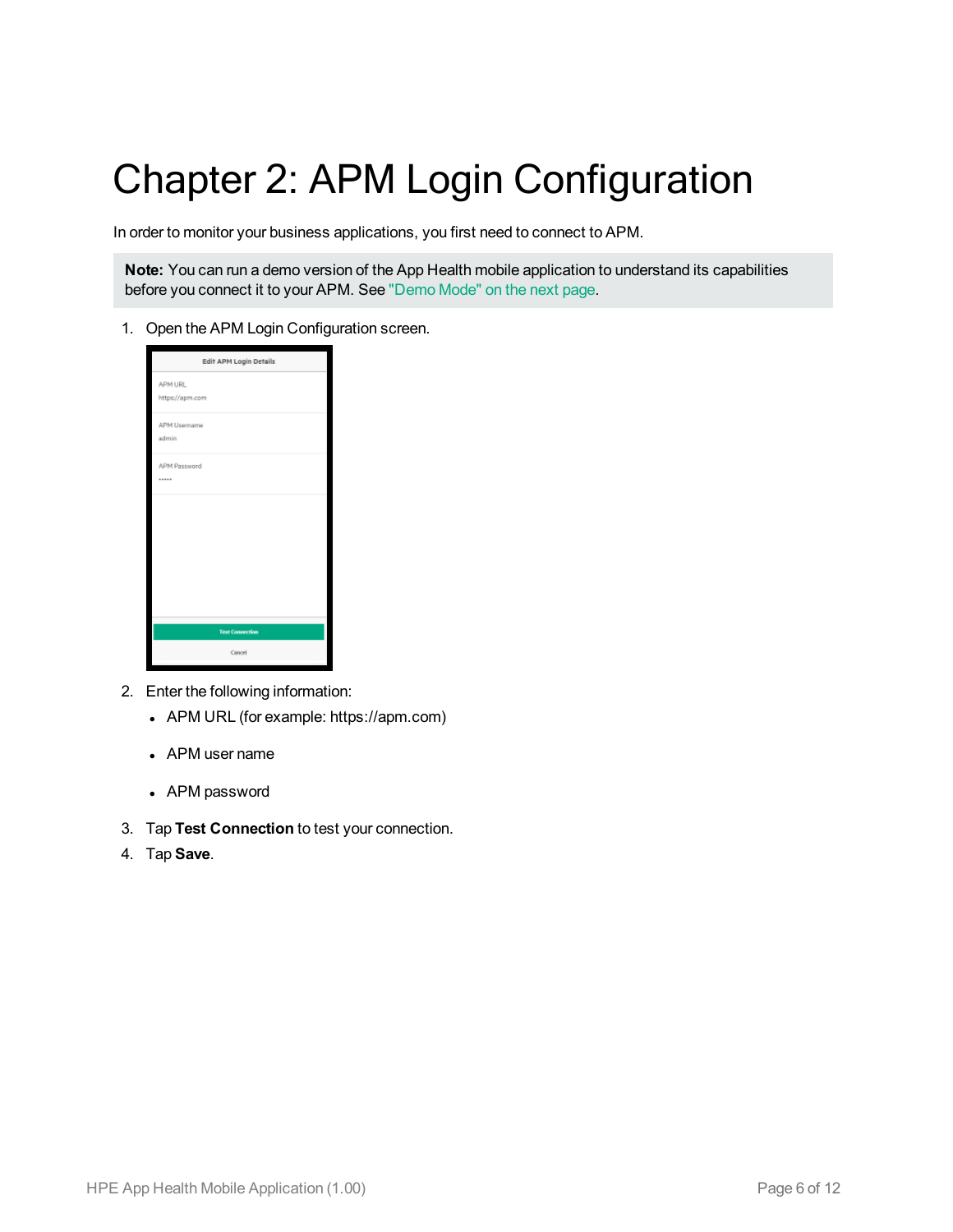### <span id="page-6-0"></span>Demo Mode

To run a demo version of the App Health mobile application with all its functionality:

1. Open the APM Login Configuration screen.

| Edit APM Login Details     |
|----------------------------|
| APM URL<br>https://apm.com |
| APM Username<br>admin      |
| APM Password<br>*****      |
|                            |
|                            |
|                            |
| <b>Test Connection</b>     |
| Cancel                     |

- 2. Enter the following information:
	- <sup>l</sup> APM URL: Enter **demo**.
	- APM user name: Enter any user name. Do not leave this field empty.
	- APM password: Enter any password. Do not leave this field empty.
- 3. Tap **Test Connection** to test your connection.
- 4. Tap **Save**.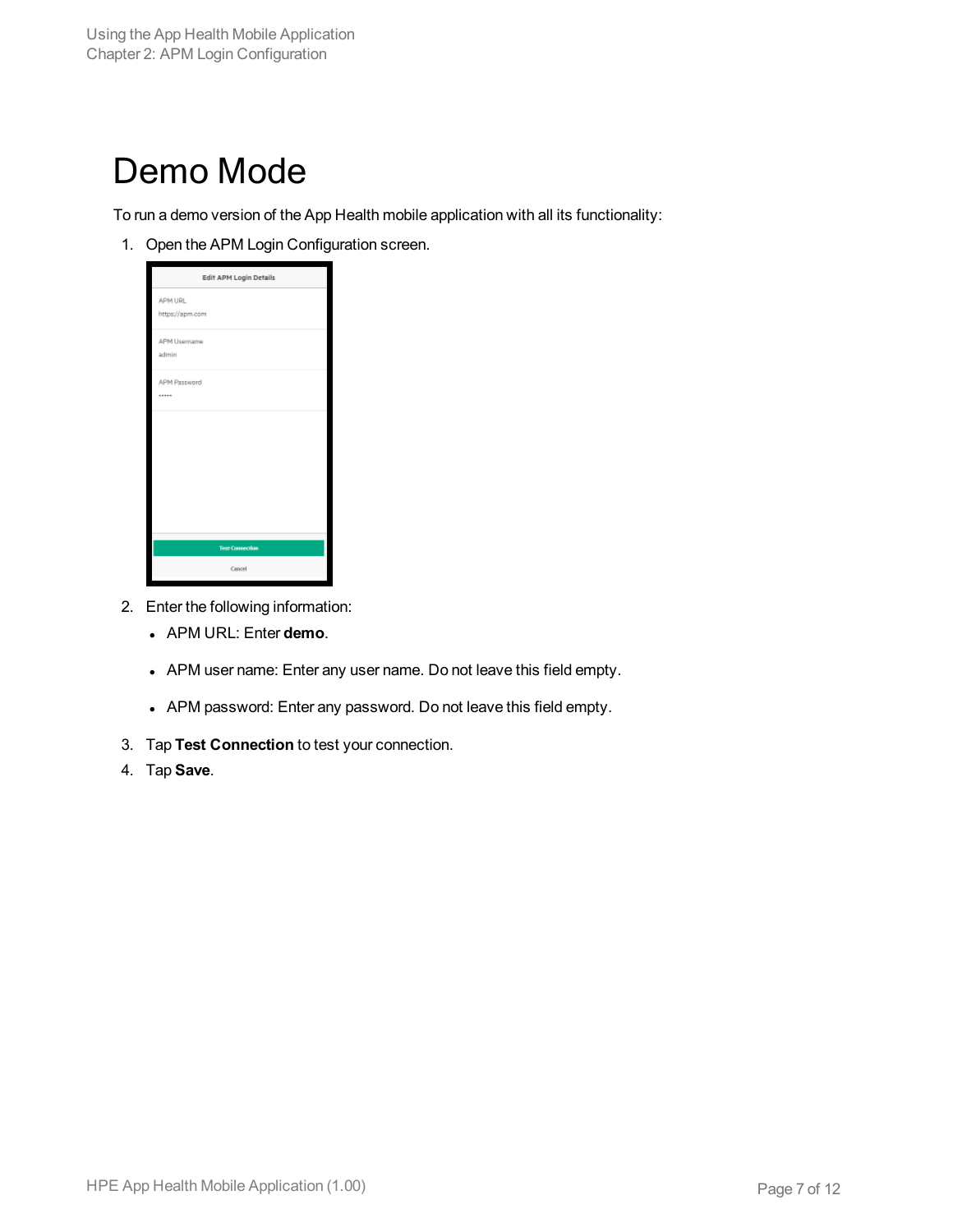## <span id="page-7-0"></span>Chapter 3: Adding Business Applications to the Dashboard

1. Tap the **+** button.

**Note:** You can view a maximum of 100 application in the Dashboard. Any additional applications will not be displayed.

2. Select the business applications you want to display. You can enter search criteria to narrow the list of business applications displayed.

| <b>Choose Dashboard Applications</b> |
|--------------------------------------|
| Enter Search Criteria                |
| <b>Online Banking</b>                |
| My Web                               |
| My Shop                              |
| My Portal                            |
| SAP                                  |
| Office 365 - SharePoint              |
| Salesforce                           |
|                                      |
|                                      |
| <b>Add Applications</b>              |
| Cancell                              |

- 3. Tap **Add Applications**. The added applications appear at the top of the list.
- 4. To reorder the business applications in the Dashboard, tap and hold the business application and drag the business application as required.
- 5. To remove a business application from the Dashboard, tap and hold the business application and then tap the **Trash Bin** icon.
- 6. To reset the automatic update option, tap the Dashboard Configuration tab and slide the toggle switch.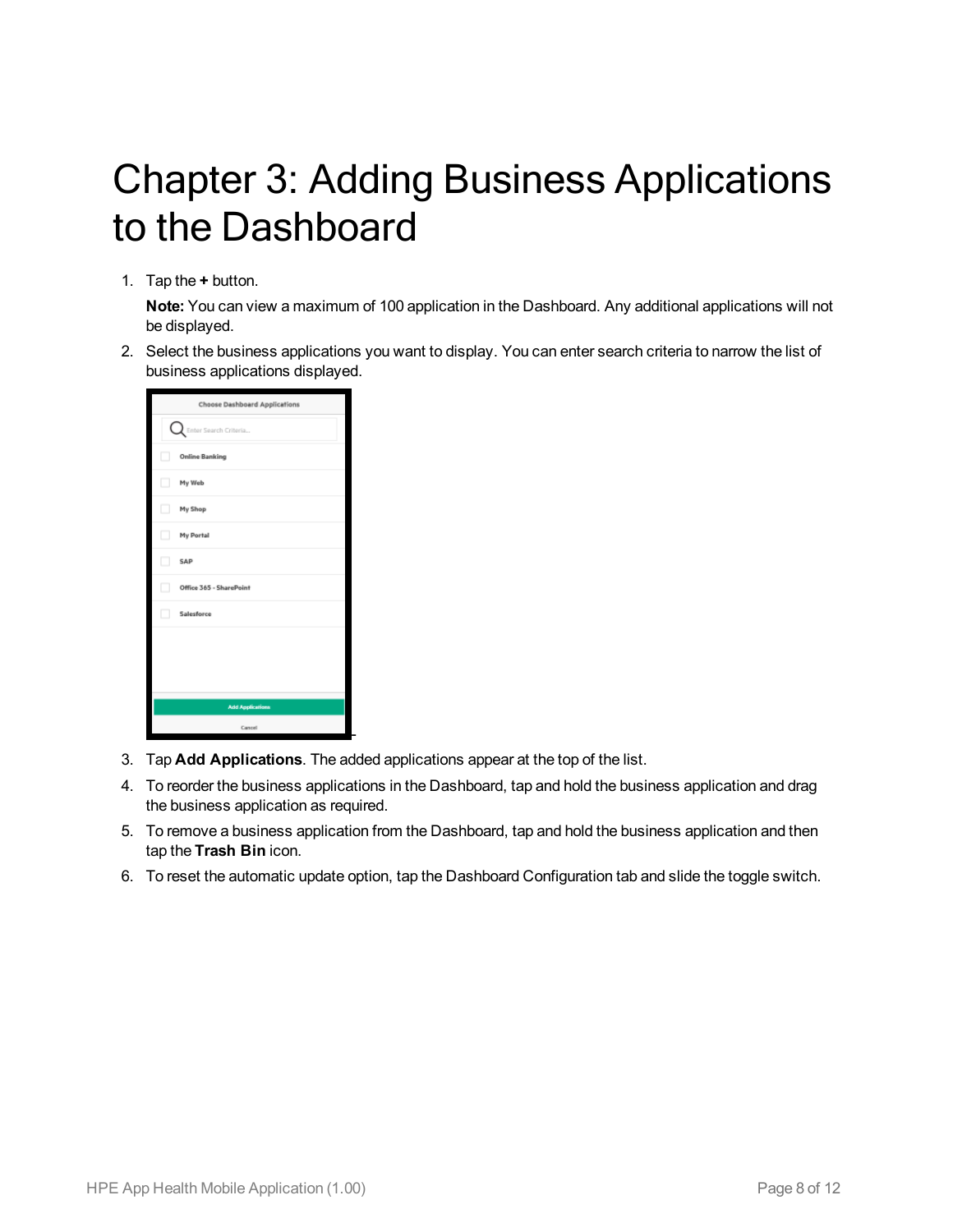# <span id="page-8-0"></span>Chapter 4: Viewing Real Time and Over Time Information

1. To view additional information about the business application, quick tap the business application. Real time information and an over-time graph appears.



- 2. If your application has both RUM and BPM data:
	- Tap **RUM** to view the RUM information
	- Tap **BPM** to view the BPM information
- 3. To select the time period, tap **Day**, **Week**, or **Month**.
- 4. To view additional information about a specific point in the graph, tap the point in the graph. A tooltip appears with details relevant to the location you tapped.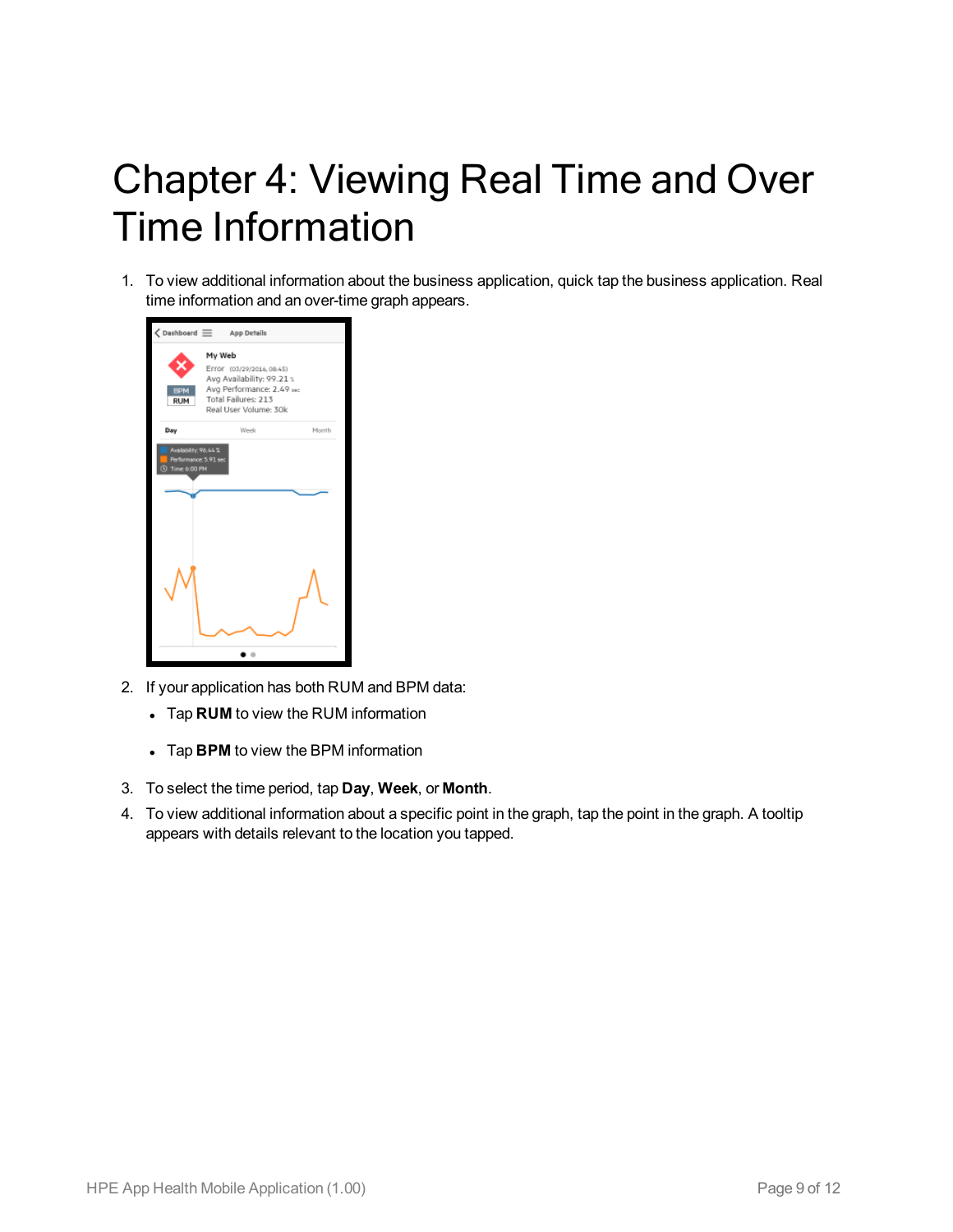#### 5. Swipe to view KPI details.

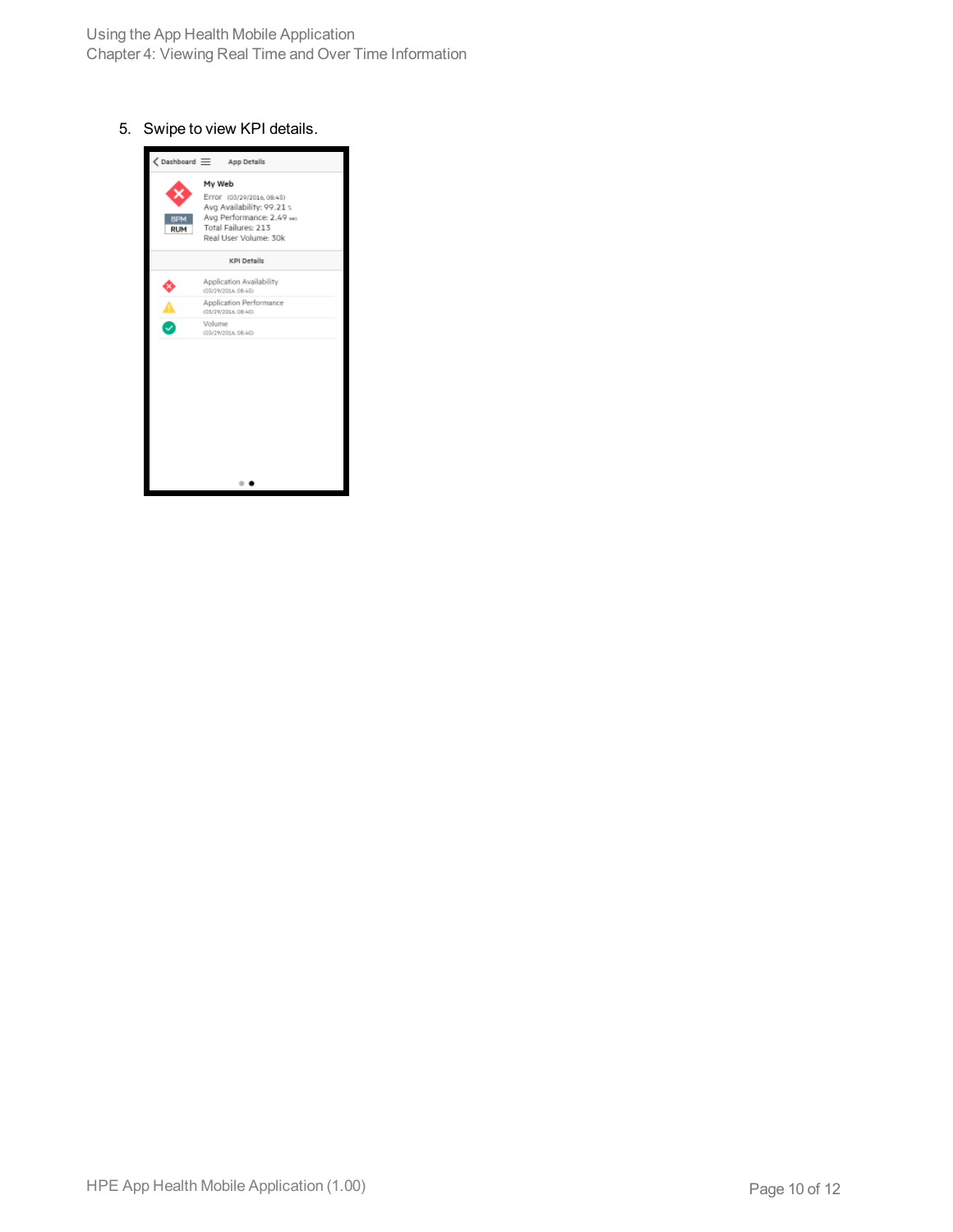### <span id="page-10-0"></span>Chapter 5: Security

When installing and using HPE's App Health mobile application, be aware of the following:

- Since your mobile device contains sensitive data for many of your installed applications (including HPE's App Health mobile application) we recommend you lock your mobile device when you are not using it.
- Working with any application using HTTP protocol is unsafe and may cause a severe security breach. HPE's App Health mobile application was tested and supports HTTPS connectivity. For your data safety, HPE recommends working in HTTPS mode.
- For security reasons, HPE's App Health mobile application token will automatically be replaced after 30 days. You will be prompted to enter your user name and password in order to validate your credentials and renew your token.
- As part of its functionality, HPE's App Health mobile application uses certain APIs in order to obtain information from the APM server. To better protect your systems, use a reverse proxy as a front end so that all communication from the App Health mobile application to the APM server goes through a secure channel. When using a reverse proxy, add the following URIs to your proxy:
	- /topaz/eum/admin/applications/flatApplications
	- /topaz/mobile/token
	- /topaz/marbleServlet
	- /eum-web/bsmproxy
	- /topaz/eumappapi/RumAozAppOverview